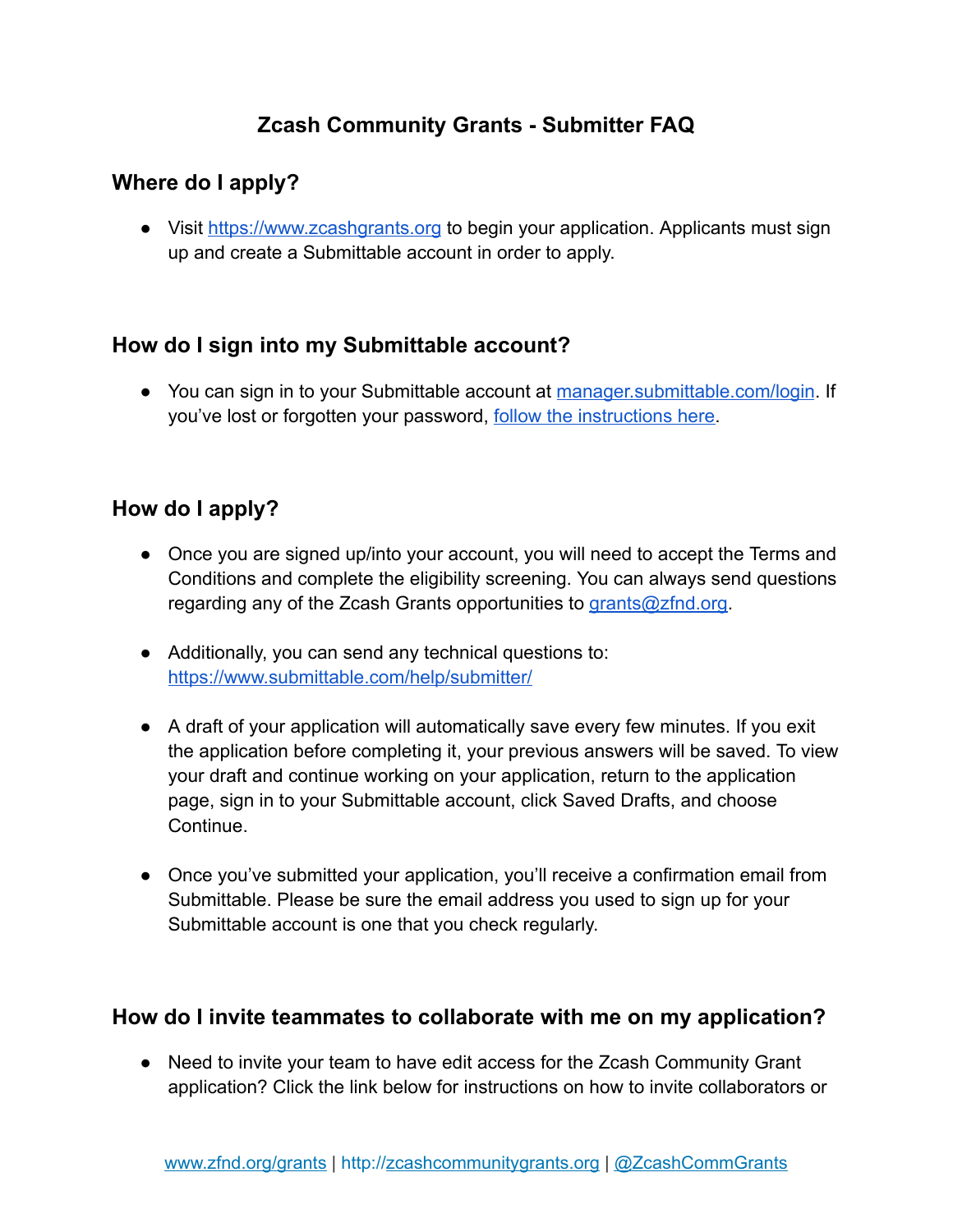scroll to the top right of your application and select "invite collaborators." [How to](https://submittable.help/en/articles/3654810-how-can-i-invite-people-to-collaborate-with-me-on-a-submission) [invite collaborators into your application](https://submittable.help/en/articles/3654810-how-can-i-invite-people-to-collaborate-with-me-on-a-submission).

### **Where is my submission draft?**

● To view your submission draft and continue working on your application, sign into your account at [manager.submittable.com/login](https://manager.submittable.com/login), click Saved Drafts, and choose "Continue".

### **Will I receive a notification that my application has been received?**

● Yes, you will receive an email confirmation from notifications@email.submittable.com once your application is submitted. To ensure you don't miss any critical messages, we recommend that you enable [safelist notifications](https://submittable.help/en/articles/3221476-how-can-i-safelist-notification-emails-from-submittable).

#### **How do I withdraw my submission?**

● Submitters can withdraw an active submission at any time. To withdraw an active submission, [follow the steps found here](https://submittable.help/en/articles/904887-how-do-i-withdraw-my-submission-s).

# **How do I get technical assistance?**

● If you need technical assistance, you can complete the form below 24 hours a day, 7 days a week. Submittable's Customer Support team is available and will respond to inquiries Monday through Friday, 6 a.m. Pacific Standard Time (PST) to 4 p.m. PST. <https://www.submittable.com/help/submitter/>

# **How will I know if my application is approved/awarded or declined?**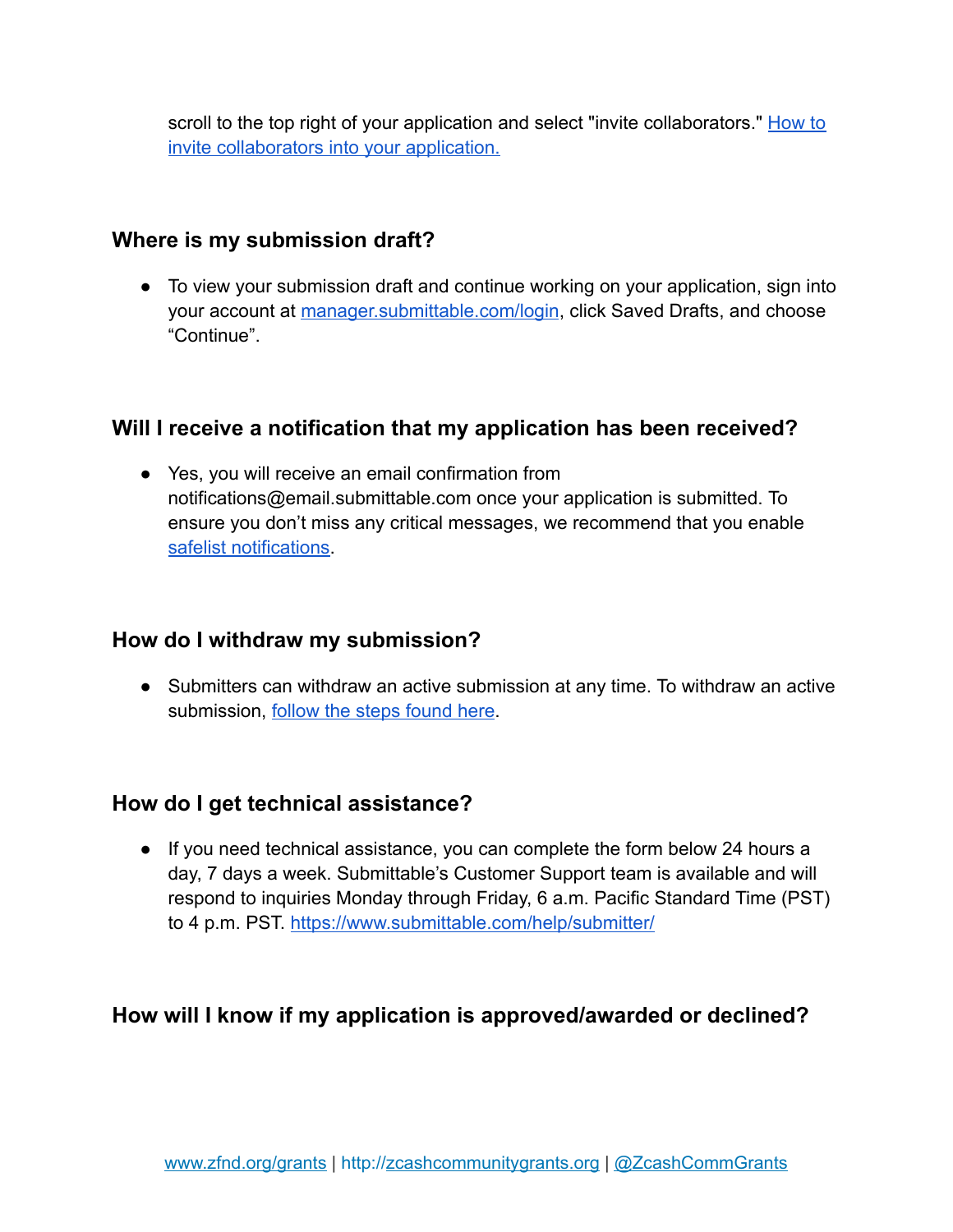Once you have posted your application to the grants platform and [the forum](https://forum.zcashcommunity.com/), the Zcash Community Grants committee will review your request once the community has had enough time to review and comment.

- 1. If you receive a no, your application will be closed on the grants platform and an explanation will be posted on your forum thread.
- 2. If you receive a yes, the committee may request improvements to your application and perform additional due diligence. For example, the committee may ask outside experts to weigh in on technical aspects of your project, or ask you for more information about your project, background, budget, or experience. You may also be required to add additional milestones or edit the milestone success criteria tied to incremental payouts to assure project follow through.
- 3. The committee will vote during its bi-weekly meetings, for a final approval or rejection of your grant. The committee strives to make this process as fast as possible while maintaining adequate due diligence. The committee's fortnightly cadence means your application could be approved or rejected in just a few weeks.
- 4. You will be notified on the forum and the grants platform that your grant has been approved or rejected.

For more about the steps Zcash Community Grants committee will go through to evaluate your application, you can also read the public documentation of the committee's [selection process.](https://zcashcommunitygrants.org/)

# **If your grant application is approved:**

- If you are approved for a grant, congratulations! You will be put in touch with th[e](https://www.zfnd.org/) **[Zcash Foundation](https://www.zfnd.org/)** to gather your payment details and complete the required **[KYC](https://zfnd.org/kyc-policy-abbreviated/)** [documentation.](https://zfnd.org/kyc-policy-abbreviated/)
- Once you are working on your project you will be required to post community updates and milestone achievements as defined in your application on your forum thread.
- Please promote your grant approval and progress on Twitter: tag @ZcashFoundation and @ZcashCommGrants.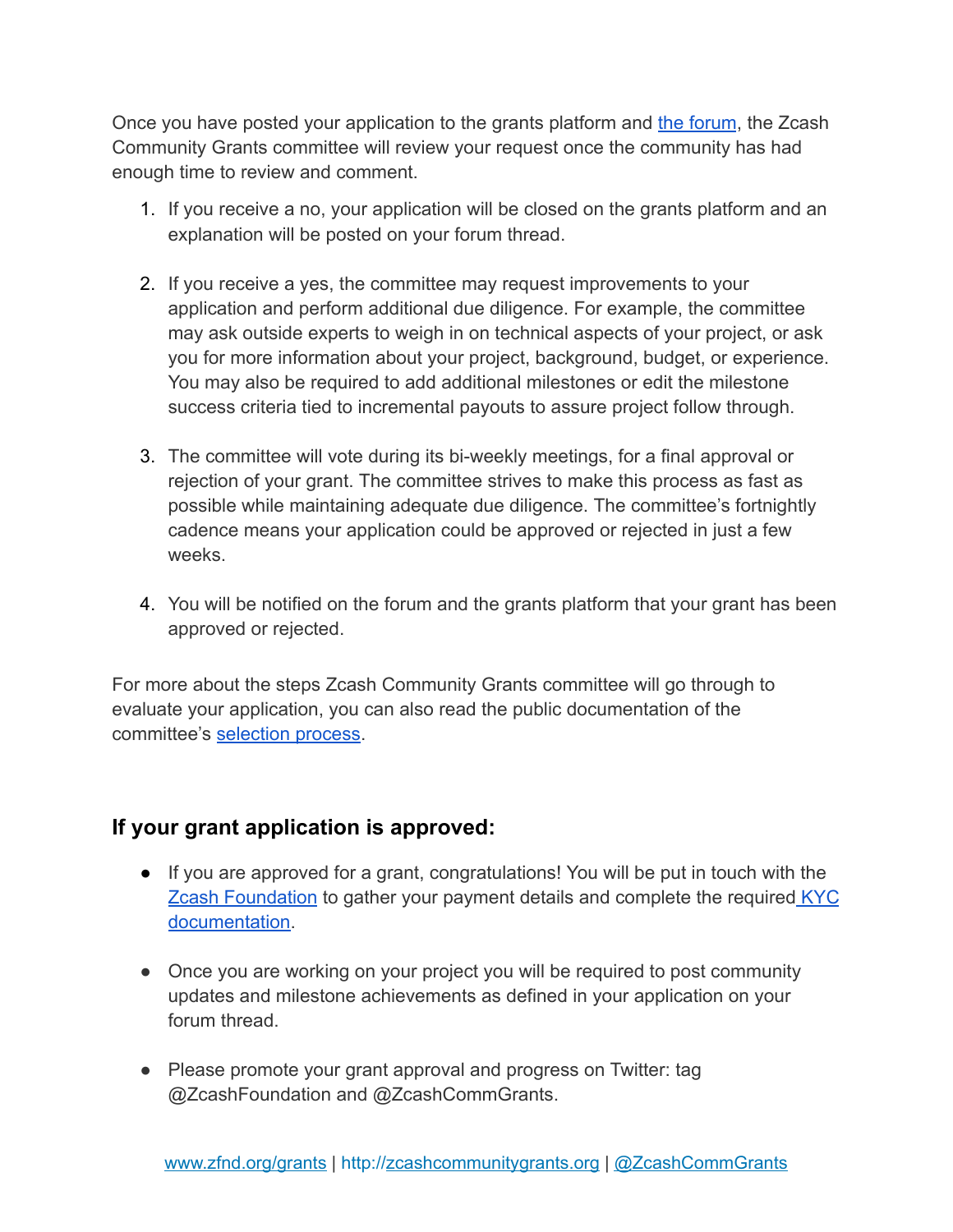# **How do I submit an initial payment or milestone payment request?**

- If your grant is approved. Please view [this quick tutorial](https://res.cloudinary.com/zcash-foundation/video/upload/v1645477297/Milestone_Request_For_Tutorial_b5rxsz.mp4) regarding how to submit milestone payment requests
- ZF will email you initial payment and/or milestone request additional forms. These forms can be accessed two ways (through the email notification by clicking on **"view form"** OR by logging into your [Submittable](https://manager.submittable.com/login) Account navigating to your "Submissions" and clicking into your application. Once you are in your application you will see any and all additional forms/milestone payment requests that require your attention.

**Option 1:** Click on "view form" within the email notification

| Submittable <sup>D</sup>                                                                                                                                                                                                                                                                                                                                                                                                                                                     |  |
|------------------------------------------------------------------------------------------------------------------------------------------------------------------------------------------------------------------------------------------------------------------------------------------------------------------------------------------------------------------------------------------------------------------------------------------------------------------------------|--|
| Anthony Ebstein,<br>To request a milestone payment for your grant https://manager.submittable.<br>com/user/submissions/22425146, please select "View Form" below. You will be<br>prompted to provide a link to your forum post where you describe the completed<br>deliverables associated with the milestone you are requesting payment for via the<br>Milestone Request Form. You can also access all of your Milestone Request Forms on<br>the forms tab of your account. |  |
| Best Regards,                                                                                                                                                                                                                                                                                                                                                                                                                                                                |  |
| ZF Foundation on behalf of Zcash Community Grants committee                                                                                                                                                                                                                                                                                                                                                                                                                  |  |
| www.zfnd.org   http://zcashcommunitygrants.org   @ZcashCommGrants                                                                                                                                                                                                                                                                                                                                                                                                            |  |
| <b>VIEW FORM</b><br><b>VIEW SUBMISSION</b>                                                                                                                                                                                                                                                                                                                                                                                                                                   |  |

**Option 2:** To view and access all milestone request forms, log into your [Submittable](https://manager.submittable.com/login) [Account](https://manager.submittable.com/login) and navigate to "All Submissions" access your application by clicking on the application Title.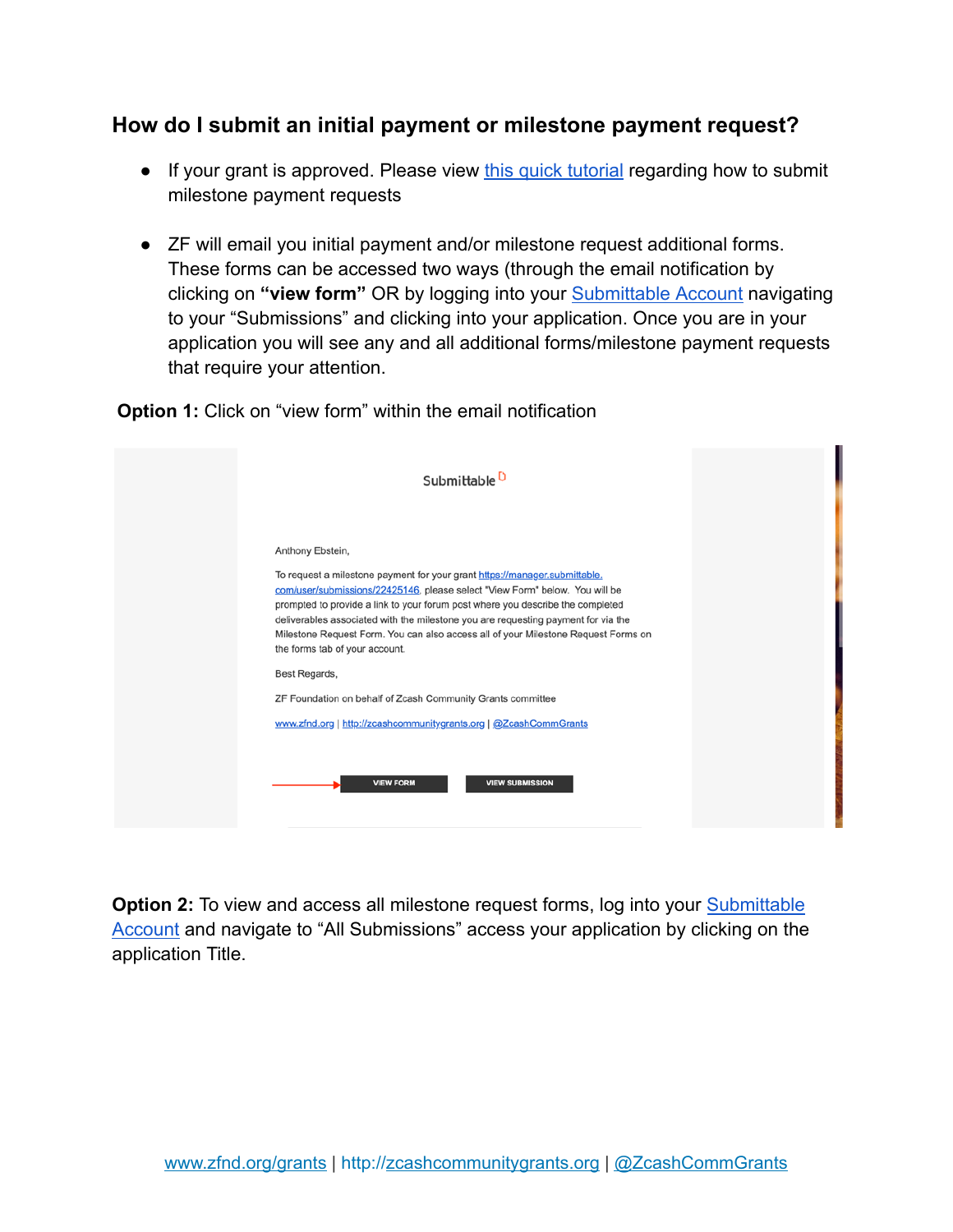| <b>Anthony Ebstein</b>                                                                                              |                                      | $\alpha$ |
|---------------------------------------------------------------------------------------------------------------------|--------------------------------------|----------|
| <b>My Submissions</b>                                                                                               | Sort by date<br>$\sim$               | ₽        |
| <b>All Submissions</b><br>Active<br>Accepted<br>Withdrawn<br><b>Saved Drafts</b><br>Collaborations<br>Declined      | + Create Universal Submission<br>(i) |          |
| Tony's DEMO Account - Grant Application Sample<br><b>Received</b><br>afas                                           | 02/18/2022                           |          |
|                                                                                                                     |                                      |          |
| Zcash Foundation - Zcash Community Grants Program<br>Received<br>Tony Test Teammates<br>Click into your application | 01/30/2022<br>自                      |          |
|                                                                                                                     |                                      |          |

**Access and complete your milestone request forms:** Once in your application, milestone request forms will appear under the "forms" tab. Click "continue" to fill out your milestone or initial payment request.

| Submittable <sup>D</sup><br>Submissions Discover Saved Following                                                                                                  | $\bigoplus$ English $\vee$<br>AE |
|-------------------------------------------------------------------------------------------------------------------------------------------------------------------|----------------------------------|
| Received<br><b>Tony Test Teammates</b>                                                                                                                            |                                  |
| Submitted to Zcash Foundation - Zcash Community Grants Program on 01/30/2022 (21 days ago)                                                                        |                                  |
| Once in your application,<br>milestone request forms<br>will appear under the<br>"forms" tab<br><b>NOTE</b><br><b>ACTIVITY</b><br><b>MESSAGES</b><br><b>FORMS</b> | Download   Edit   Withdraw       |
|                                                                                                                                                                   |                                  |
| <b>Zcash Community Grants Program</b><br>⊘<br>Submitted on 01/30/2022                                                                                             | $\checkmark$                     |
| <b>Zcash Community Grants Eligibility</b><br>Submitted on 12/21/2021                                                                                              | $\checkmark$                     |
| Zcash Community Grants Milestone 2 Request Form<br>$\odot$<br>Started                                                                                             | <b>Continue</b>                  |
| Zcash Community Grants Milestone 1 Request Form<br>$_{\odot}$<br>Started                                                                                          | <b>Continue</b>                  |
| Click "continue"<br>To fill out your<br>milestone<br>request form(s)                                                                                              |                                  |

#### **Can I delete my Submittable account?**

● Yes, Submittable is committed to protecting data security and privacy, and that includes our full compliance with the General Data Protection Regulation (GDPR)